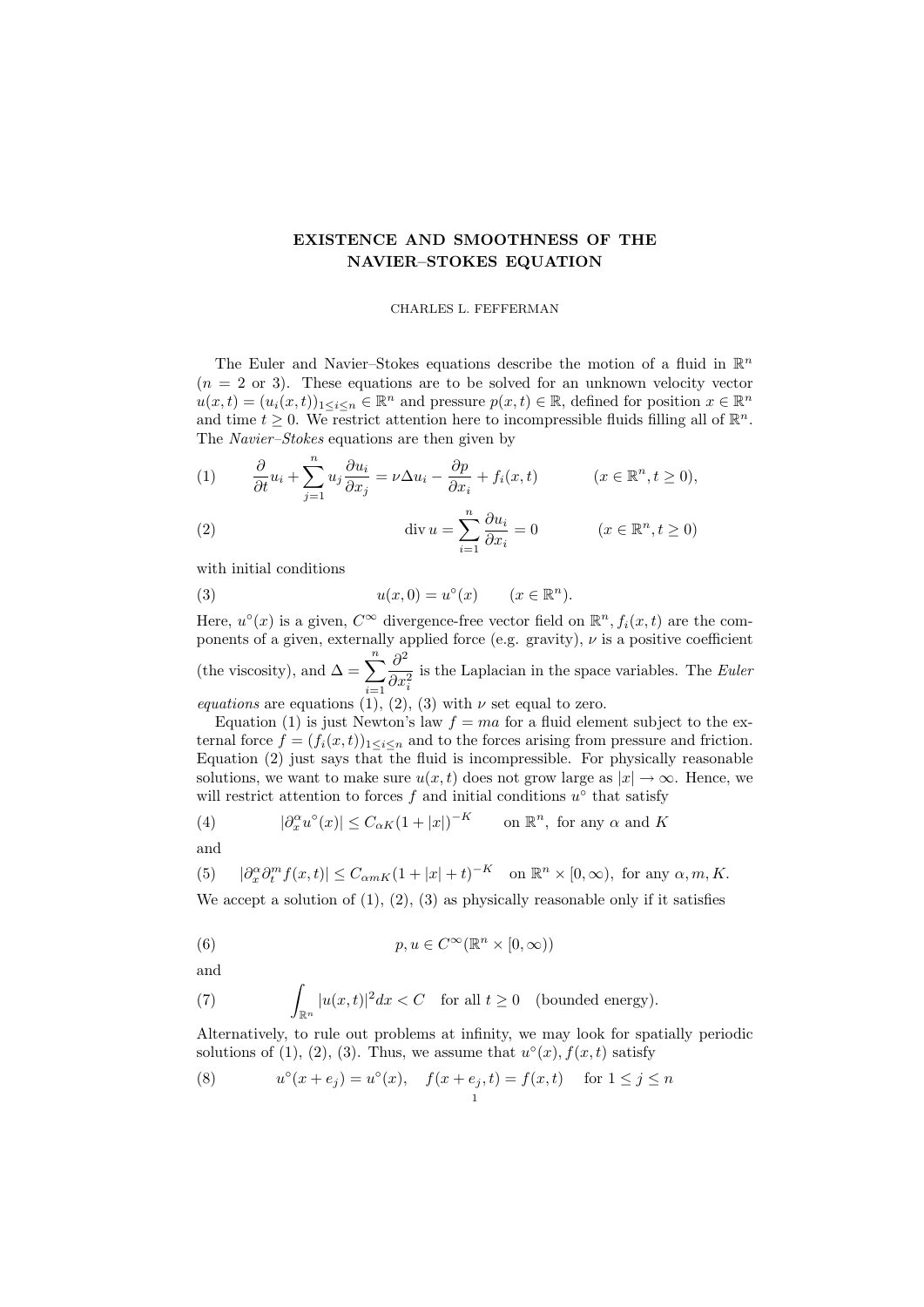$(e_j = j^{\text{th}} \text{ unit vector in } \mathbb{R}^n).$ 

In place of  $(4)$  and  $(5)$ , we assume that  $u^{\circ}$  is smooth and that

$$
(9) \qquad |\partial_x^{\alpha}\partial_t^m f(x,t)| \le C_{\alpha mK}(1+|t|)^{-K} \quad \text{ on } \mathbb{R}^3 \times [0,\infty), \text{ for any } \alpha, m, K.
$$

We then accept a solution of  $(1)$ ,  $(2)$ ,  $(3)$  as physically reasonable if it satisfies

(10) 
$$
u(x,t) = u(x+e_j,t) \quad \text{on } \mathbb{R}^3 \times [0,\infty) \text{ for } 1 \le j \le n
$$

and

(11) 
$$
p, u \in C^{\infty}(\mathbb{R}^n \times [0, \infty)).
$$

A fundamental problem in analysis is to decide whether such smooth, physically reasonable solutions exist for the Navier–Stokes equations. To give reasonable leeway to solvers while retaining the heart of the problem, we ask for a proof of one of the following four statements.

(A) Existence and smoothness of Navier-Stokes solutions on  $\mathbb{R}^3$ . Take  $\nu >$ 0 and  $n = 3$ . Let  $u^{\circ}(x)$  be any smooth, divergence-free vector field satisfying (4). Take  $f(x, t)$  to be identically zero. Then there exist smooth functions  $p(x, t)$ ,  $u_i(x, t)$ on  $\mathbb{R}^3 \times [0, \infty)$  that satisfy  $(1), (2), (3), (6), (7)$ .

(B) Existence and smoothness of Navier-Stokes solutions in  $\mathbb{R}^3/\mathbb{Z}^3$ . Take  $\nu > 0$  and  $n = 3$ . Let  $u^{\circ}(x)$  be any smooth, divergence-free vector field satisfying (8); we take  $f(x, t)$  to be identically zero. Then there exist smooth functions  $p(x, t)$ ,  $u_i(x,t)$  on  $\mathbb{R}^3 \times [0,\infty)$  that satisfy (1), (2), (3), (10), (11).

(C) Breakdown of Navier–Stokes solutions on  $\mathbb{R}^3$ . Take  $\nu > 0$  and  $n = 3$ . Then there exist a smooth, divergence-free vector field  $u^{\circ}(x)$  on  $\mathbb{R}^{3}$  and a smooth  $f(x,t)$  on  $\mathbb{R}^3 \times [0,\infty)$ , satisfying (4), (5), for which there exist no solutions  $(p,u)$ of (1), (2), (3), (6), (7) on  $\mathbb{R}^3 \times [0, \infty)$ .

(D) Breakdown of Navier–Stokes Solutions on  $\mathbb{R}^3/\mathbb{Z}^3$ . Take  $\nu > 0$  and  $n = 3$ . Then there exist a smooth, divergence-free vector field  $u^{\circ}(x)$  on  $\mathbb{R}^3$  and a smooth  $f(x, t)$  on  $\mathbb{R}^3 \times [0, \infty)$ , satisfying  $(8), (9)$ , for which there exist no solutions  $(p, u)$  of (1), (2), (3), (10), (11) on  $\mathbb{R}^3 \times [0, \infty)$ .

These problems are also open and very important for the Euler equations ( $\nu = 0$ ). although the Euler equation is not on the Clay Institute's list of prize problems.

Let me sketch the main partial results known regarding the Euler and Navier– Stokes equations, and conclude with a few remarks on the importance of the question.

In two dimensions, the analogues of assertions (A) and (B) have been known for a long time (Ladyzhenskaya [4]), also for the more difficult case of the Euler equations. This gives no hint about the three-dimensional case, since the main difficulties are absent in two dimensions. In three dimensions, it is known that  $(A)$ and  $(B)$  hold provided the initial velocity  $u^{\circ}$  satisfies a smallness condition. For initial data  $u^{\circ}(x)$  not assumed to be small, it is known that  $(A)$  and  $(B)$  hold (also for  $\nu = 0$ ) if the time interval  $[0, \infty)$  is replaced by a small time interval  $[0, T)$ , with T depending on the initial data. For a given initial  $u^{\circ}(x)$ , the maximum allowable  $T$  is called the "blowup time." Either  $(A)$  and  $(B)$  hold, or else there is a smooth, divergence-free  $u^{\circ}(x)$  for which  $(1)$ ,  $(2)$ ,  $(3)$  have a solution with a finite blowup time. For the Navier–Stokes equations  $(\nu > 0)$ , if there is a solution with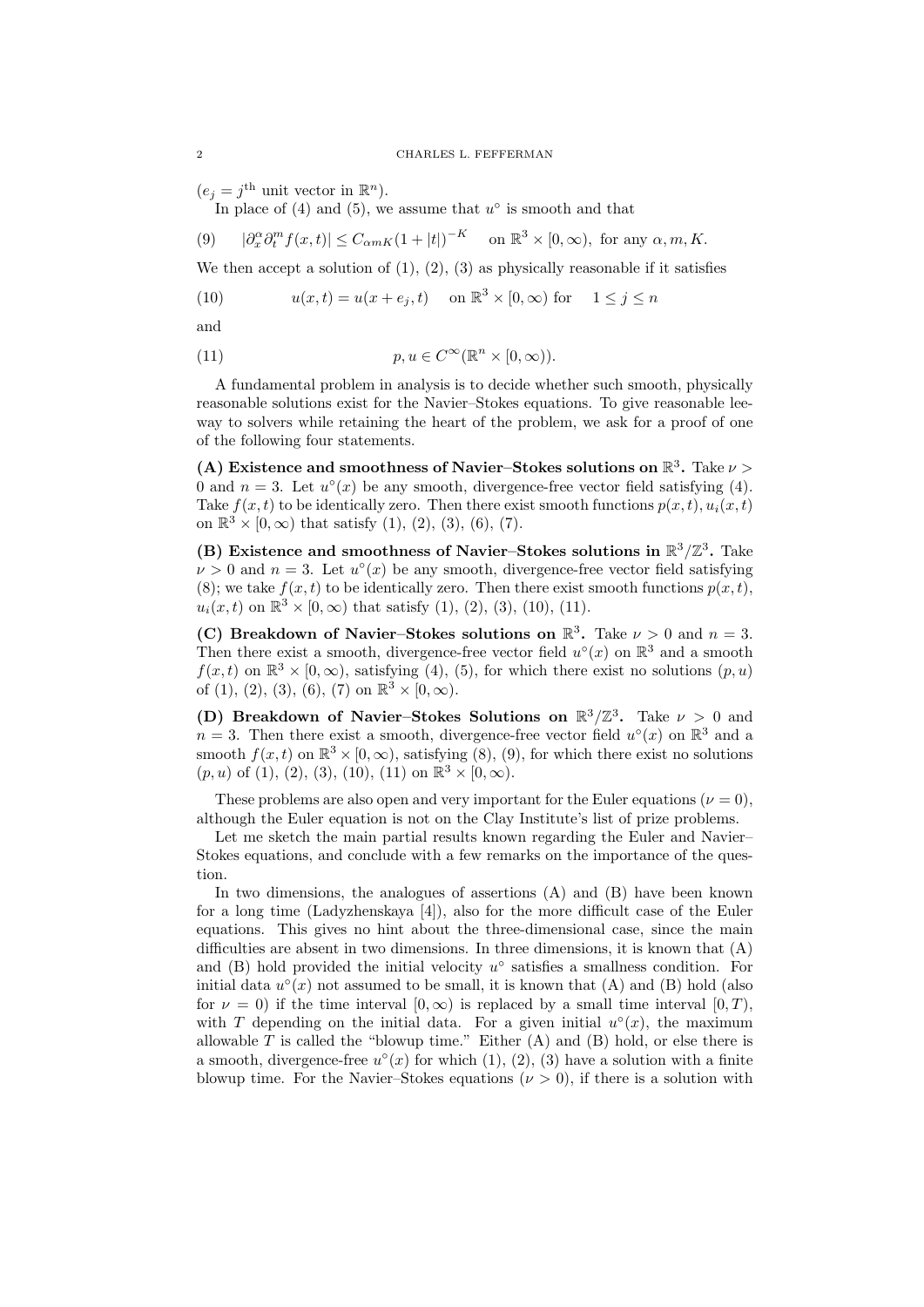a finite blowup time T, then the velocity  $(u_i(x,t))_{1\leq i\leq 3}$  becomes unbounded near the blowup time.

Other unpleasant things are known to happen at the blowup time T, if  $T < \infty$ . For the Euler equations ( $\nu = 0$ ), if there is a solution (with  $f \equiv 0$ , say) with finite blowup time T, then the vorticity  $\omega(x, t) = \text{curl}_x u(x, t)$  satisfies

$$
\int_0^T \left\{ \sup_{x \in \mathbb{R}^3} |\omega(x, t)| \right\} dt = \infty \quad \text{(Beale-Kato-Majda)},
$$

so that the vorticity blows up rapidly.

Many numerical computations appear to exhibit blowup for solutions of the Euler equations, but the extreme numerical instability of the equations makes it very hard to draw reliable conclusions.

The above results are covered very well in the book of Bertozzi and Majda [1].

Starting with Leray [5], important progress has been made in understanding weak solutions of the Navier–Stokes equations. To arrive at the idea of a weak solution of a PDE, one integrates the equation against a test function, and then integrates by parts (formally) to make the derivatives fall on the test function. For instance, if (1) and (2) hold, then, for any smooth vector field  $\theta(x, t) = (\theta_i(x, t))_{1 \le i \le n}$  compactly supported in  $\mathbb{R}^3 \times (0, \infty)$ , a formal integration by parts yields

$$
(12) \quad \iint\limits_{\mathbb{R}^3 \times \mathbb{R}} u \cdot \frac{\partial \theta}{\partial t} dx dt - \sum_{ij} \iint\limits_{\mathbb{R}^3 \times \mathbb{R}} u_i u_j \frac{\partial \theta_i}{\partial x_j} dx dt \n= \nu \iint\limits_{\mathbb{R}^3 \times \mathbb{R}} u \cdot \Delta \theta dx dt + \iint\limits_{\mathbb{R}^3 \times \mathbb{R}} f \cdot \theta dx dt - \iint\limits_{\mathbb{R}^3 \times \mathbb{R}} p \cdot (\text{div } \theta) dx dt.
$$

Note that (12) makes sense for  $u \in L^2$ ,  $f \in L^1$ ,  $p \in L^1$ , whereas (1) makes sense only if  $u(x, t)$  is twice differentiable in x. Similarly, if  $\varphi(x, t)$  is a smooth function, compactly supported in  $\mathbb{R}^3 \times (0, \infty)$ , then a formal integration by parts and (2) imply

(13) 
$$
\iint_{\mathbb{R}^3 \times \mathbb{R}} u \cdot \nabla_x \varphi dx dt = 0.
$$

A solution of (12), (13) is called a weak solution of the Navier–Stokes equations.

A long-established idea in analysis is to prove existence and regularity of solutions of a PDE by first constructing a weak solution, then showing that any weak solution is smooth. This program has been tried for Navier–Stokes with partial success. Leray in  $[5]$  showed that the Navier–Stokes equations  $(1), (2), (3)$  in three space dimensions always have a weak solution  $(p, u)$  with suitable growth properties. Uniqueness of weak solutions of the Navier–Stokes equation is not known. For the Euler equation, uniqueness of weak solutions is strikingly false. Scheffer [8], and, later, Schnirelman [9] exhibited weak solutions of the Euler equations on  $\mathbb{R}^2 \times \mathbb{R}$ with compact support in spacetime. This corresponds to a fluid that starts from rest at time  $t = 0$ , begins to move at time  $t = 1$  with no outside stimulus, and returns to rest at time  $t = 2$ , with its motion always confined to a ball  $B \subset \mathbb{R}^3$ .

Scheffer [7] applied ideas from geometric measure theory to prove a partial regularity theorem for suitable weak solutions of the Navier–Stokes equations.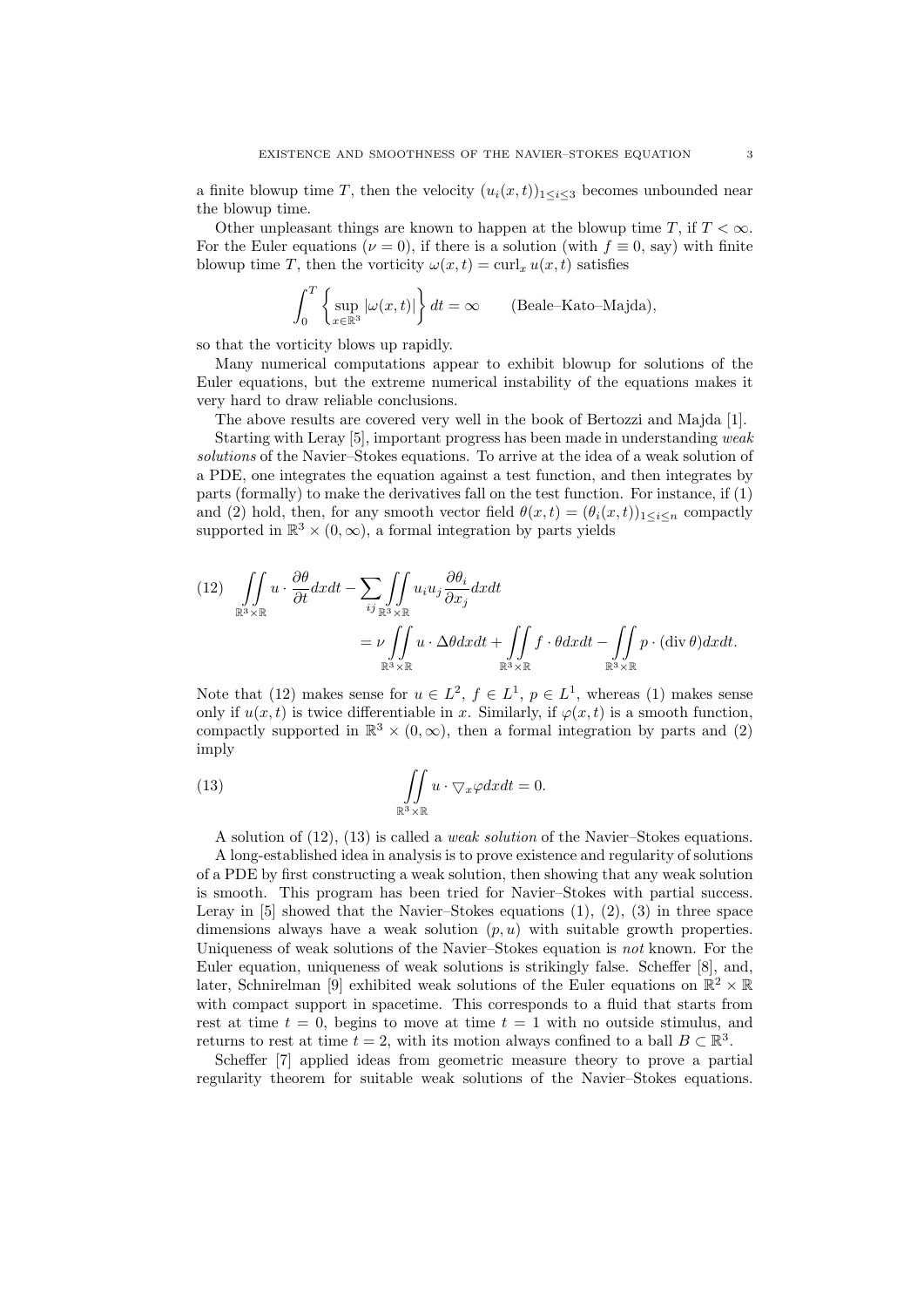Caffarelli–Kohn–Nirenberg [2] improved Scheffer's results, and F.-H. Lin [6] simplified the proofs of the results in Caffarelli–Kohn–Nirenberg [2]. The partial regularity theorem of [2], [6] concerns a parabolic analogue of the Hausdorff dimension of the singular set of a suitable weak solution of Navier–Stokes. Here, the singular set of a weak solution u consists of all points  $(x^{\circ}, t^{\circ}) \in \mathbb{R}^3 \times \mathbb{R}$  such that u is unbounded in every neighborhood of  $(x^{\circ}, t^{\circ})$ . (If the force f is smooth, and if  $(x^{\circ}, t^{\circ})$  doesn't belong to the singular set, then it's not hard to show that u can be corrected on a set of measure zero to become smooth in a neighborhood of  $(x^{\circ}, t^{\circ})$ .

To define the parabolic analogue of Hausdorff dimension, we use parabolic cylinders  $Q_r = B_r \times I_r \subset \mathbb{R}^3 \times \mathbb{R}$ , where  $B_r \subset \mathbb{R}^3$  is a ball of radius r, and  $I_r \subset \mathbb{R}$  is an interval of length  $r^2$ . Given  $E \subset \mathbb{R}^3 \times \mathbb{R}$  and  $\delta > 0$ , we set

$$
\mathcal{P}_{K,\delta}(E) = \inf \left\{ \sum_{i=1}^{\infty} r_i^K \colon Q_{r_1}, Q_{r_2}, \cdots \text{ cover } E, \text{ and each } r_i < \delta \right\}
$$

and then define

$$
\mathcal{P}_K(E) = \lim_{\delta \to 0+} \mathcal{P}_{K,\,\delta}(E).
$$

The main results of [2], [6] may be stated roughly as follows.

**Theorem.** (A) Let u be a weak solution of the Navier–Stokes equations, satisfying suitable growth conditions. Let E be the singular set of u. Then  $\mathcal{P}_1(E) = 0$ .

(B) Given a divergence-free vector field  $u^{\circ}(x)$  and a force  $f(x,t)$  satisfying (4) and  $(5)$ , there exists a weak solution of Navier–Stokes  $(1)$ ,  $(2)$ ,  $(3)$  satisfying the growth conditions in (A).

In particular, the singular set of  $u$  cannot contain a spacetime curve of the form  $\{(x,t)\in\mathbb{R}^3\times\mathbb{R}\colon x=\phi(t)\}.$  This is the best partial regularity theorem known so far for the Navier–Stokes equation. It appears to be very hard to go further.

Let me end with a few words about the significance of the problems posed here. Fluids are important and hard to understand. There are many fascinating problems and conjectures about the behavior of solutions of the Euler and Navier–Stokes equations. (See, for instance, Bertozzi–Majda [1] or Constantin [3].) Since we don't even know whether these solutions exist, our understanding is at a very primitive level. Standard methods from PDE appear inadequate to settle the problem. Instead, we probably need some deep, new ideas.

## **REFERENCES**

- [1] A. Bertozzi and A. Majda, Vorticity and Incompressible Flows, Cambridge U. Press, Cambridge, 2002.
- [2] L. Caffarelli, R. Kohn, and L. Nirenberg, Partial regularity of suitable weak solutions of the Navier–Stokes equations, Comm. Pure & Appl. Math. 35 (1982), 771–831.
- [3] P. Constantin, Some open problems and research directions in the mathematical study of fluid dynamics, in Mathematics Unlimited–2001 and Beyond, Springer Verlag, Berlin, 2001, 353–360.
- [4] O. Ladyzhenskaya, The Mathematical Theory of Viscous Incompressible Flows (2nd edition), Gordon and Breach, New York, 1969.
- [5] J. Leray, Sur le mouvement d'un liquide visquex emplissent l'espace, Acta Math. J. 63 (1934), 193–248.
- [6] F.-H. Lin, A new proof of the Caffarelli–Kohn–Nirenberg theorem, Comm. Pure. & Appl. Math. 51 (1998), 241–257.
- [7] V. Scheffer, Turbulence and Hausdorff dimension, in Turbulence and the Navier–Stokes Equations, Lecture Notes in Math. 565, Springer Verlag, Berlin, 1976, 94–112.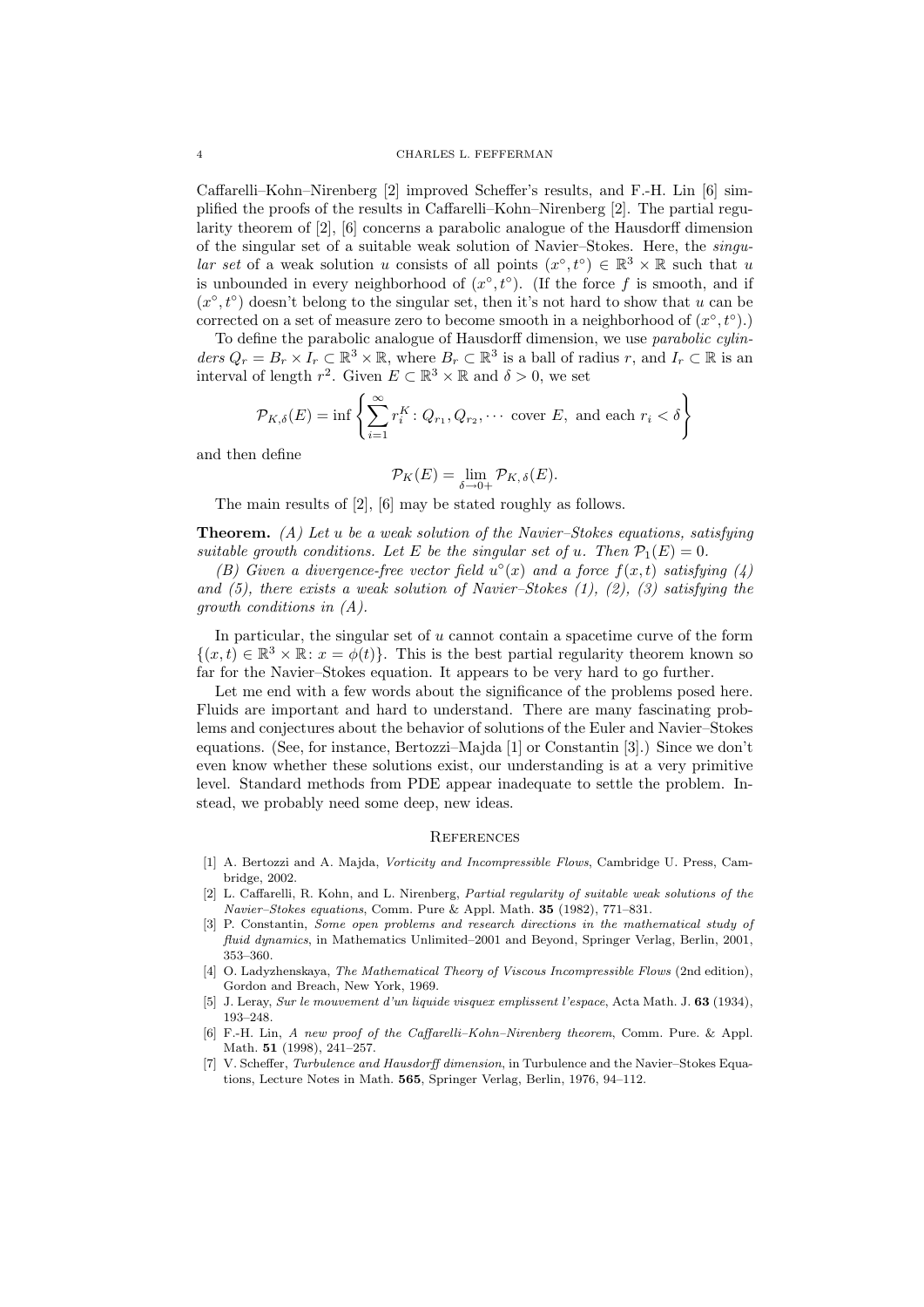- [8] V. Scheffer, An inviscid flow with compact support in spacetime, J. Geom. Analysis 3 (1993), 343–401.
- [9] A. Shnirelman, On the nonuniqueness of weak solutions of the Euler equation, Comm. Pure & Appl. Math. 50 (1997), 1260–1286.